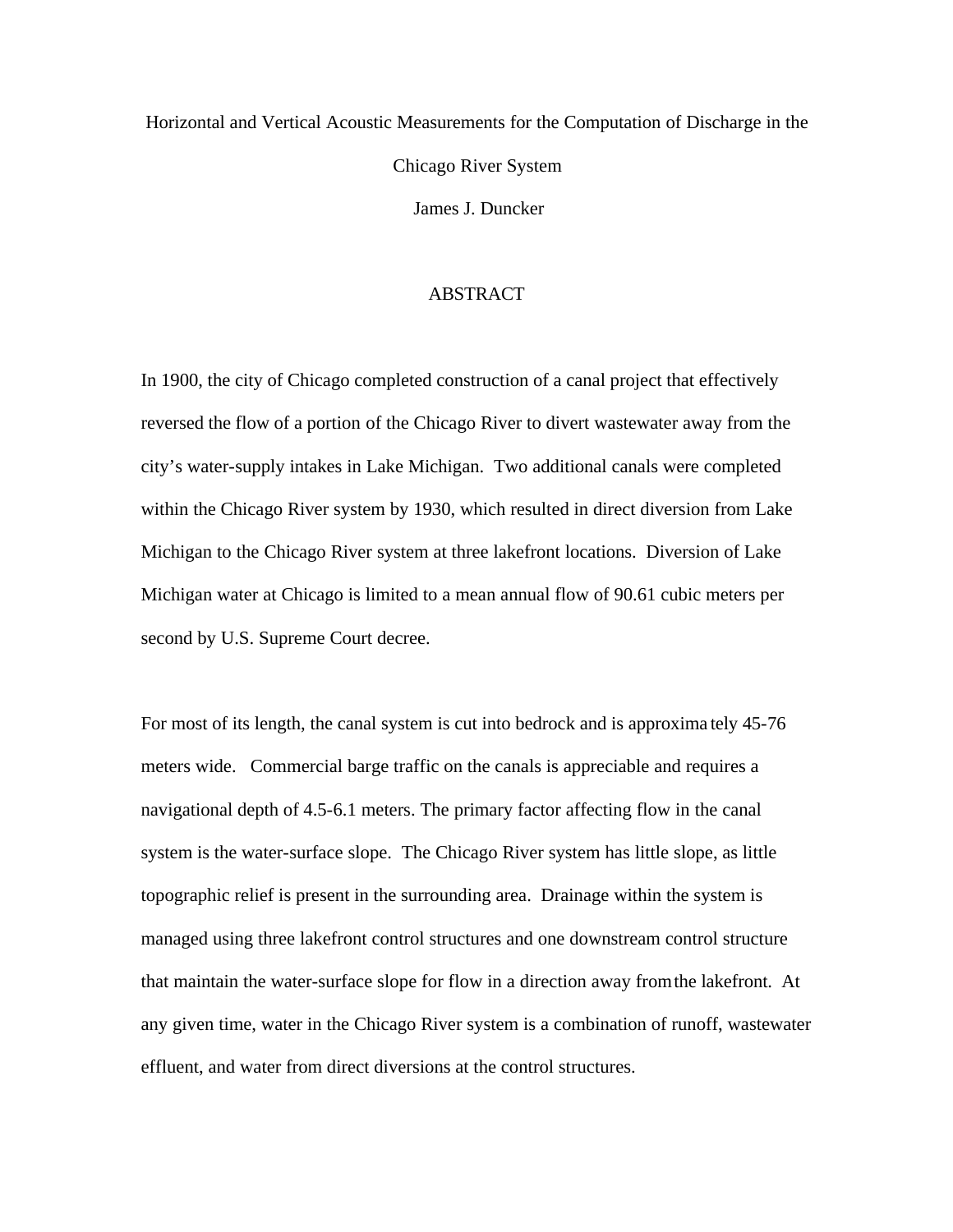The U.S. Geological Survey measures flow in the Chicago River system at four acoustic velocity meter-gaging stations. Large cross-sectional areas, little slope, and low total discharge (from 0 to 17 cubic meters per second) result in low velocities (from 0.00 to 6.0 centimeters per second). Variable conditions at the upstream and downstream control structures causes highly unsteady flows. Flow also is affected by additional physical factors, such as wind speed, wind direction, contrasting water density, and a high volume of boat traffic. Accurate discharge records are difficult to compute considering these factors. Horizontal and vertical acoustic instruments are utilized to compute discharge records at the gaging stations. An upward-looking acoustic Doppler current profiler is deployed on the channel bottom and a vertical string of temperature probes on one channel wall at one station to help define periods of bi-directional flow related to density currents. Time-series filters have been applied to resolve periods with erroneous spikes in the horizontal line velocity data. Discharge is computed using an index-velocity method that relates measured horizontal line velocities from acoustic velocity meters to mean channel velocity from acoustic Doppler current profiler measurements. An alternative method of computing discharge involves measuring horizontal line velocities at different depths to compute discharge in layers currently is being evaluated. Application of this method may improve the accuracy of the discharge computations during periods of bi-directional flow.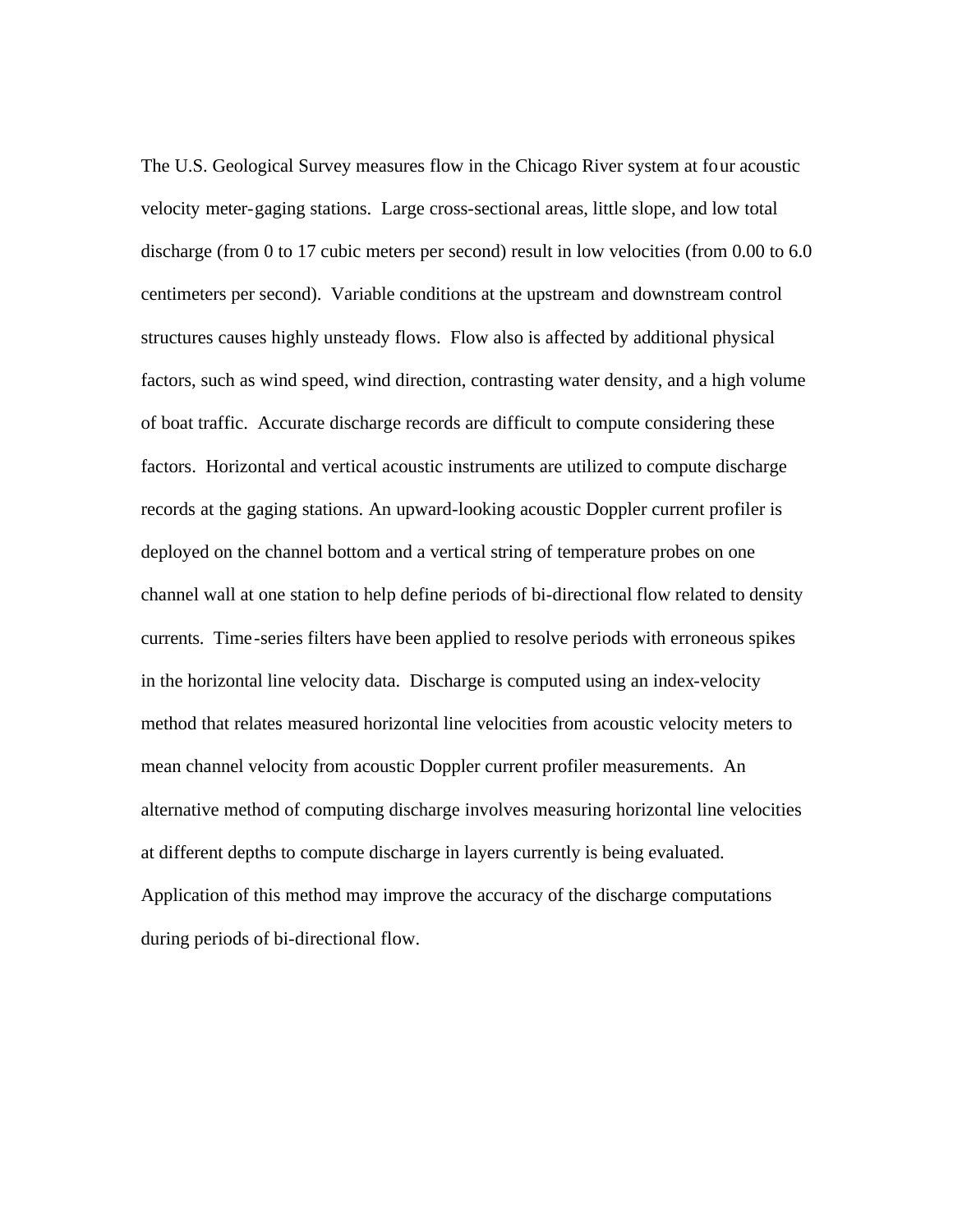## **INTRODUCTION**

**Background:** The city of Chicago withdraws its municipal water supply from Lake Michigan. Beginning with the completion of a canal system in 1900, water withdrawn from Lake Michigan has been diverted out of the Lake Michigan Basin and into the Chicago River system to keep wastewater away from the drinking-water intakes located in the lake. Neighboring States opposed to the diversion initiated a series of court battles that resulted in a U.S. Supreme Court decree limiting the state of Illinois to a diversion of 90.61 cubic meters per second.

Since 1984, the U.S. Geological Survey (USGS) has operated and maintained a gaging station on the Chicago River system for the purpose of determining the mean annual flow diversion from Lake Michigan at Chicago. In 1996, three additional stations were installed on the Chicago River system to better define the distribution of flows between the three separate withdrawal points from the lake: the Chicago River, the Calumet River, and the North Shore Channel.

**Purpose and Scope:** The purpose of this paper is to describe the application of horizontal and vertical acoustic flow measurements in the Chicago River system. These measurements are used to determine the mean annual flow diversion from Lake Michigan.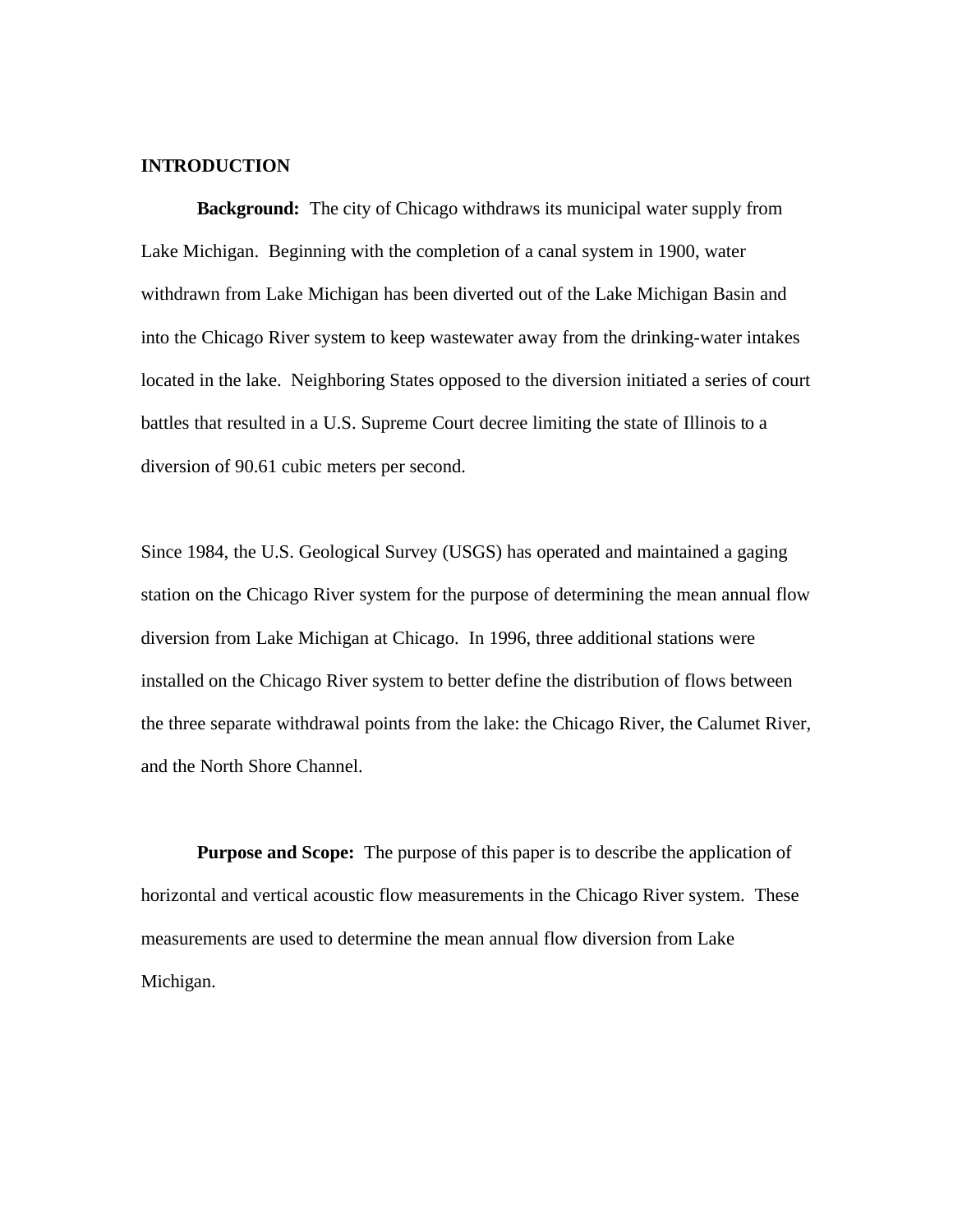# **PHYSICAL SETTING**

Prior to 1900, the north and south branches of the Chicago River joined at a location approximately 2.0 km west of the lakefront and flowed into Lake Michigan (Fig. 1). Runoff from large storms would wash the build-up of untreated sewage out into the lake in the vicinity of the drinking-water intakes. This sewage contributed to the spread of diseases related to contaminated drinking water (Hill, 2000). City engineers decided on a plan to breach a low drainage divide between the Lake Michigan Basin and the adjacent Des Plaines River Basin, and divert the water away from the lake. Canal construction continued into the 1920's and resulted in the present post-diversion drainage system (Fig. 1).



Fig. 1. The Chicago River system before and after construction of diversion projects.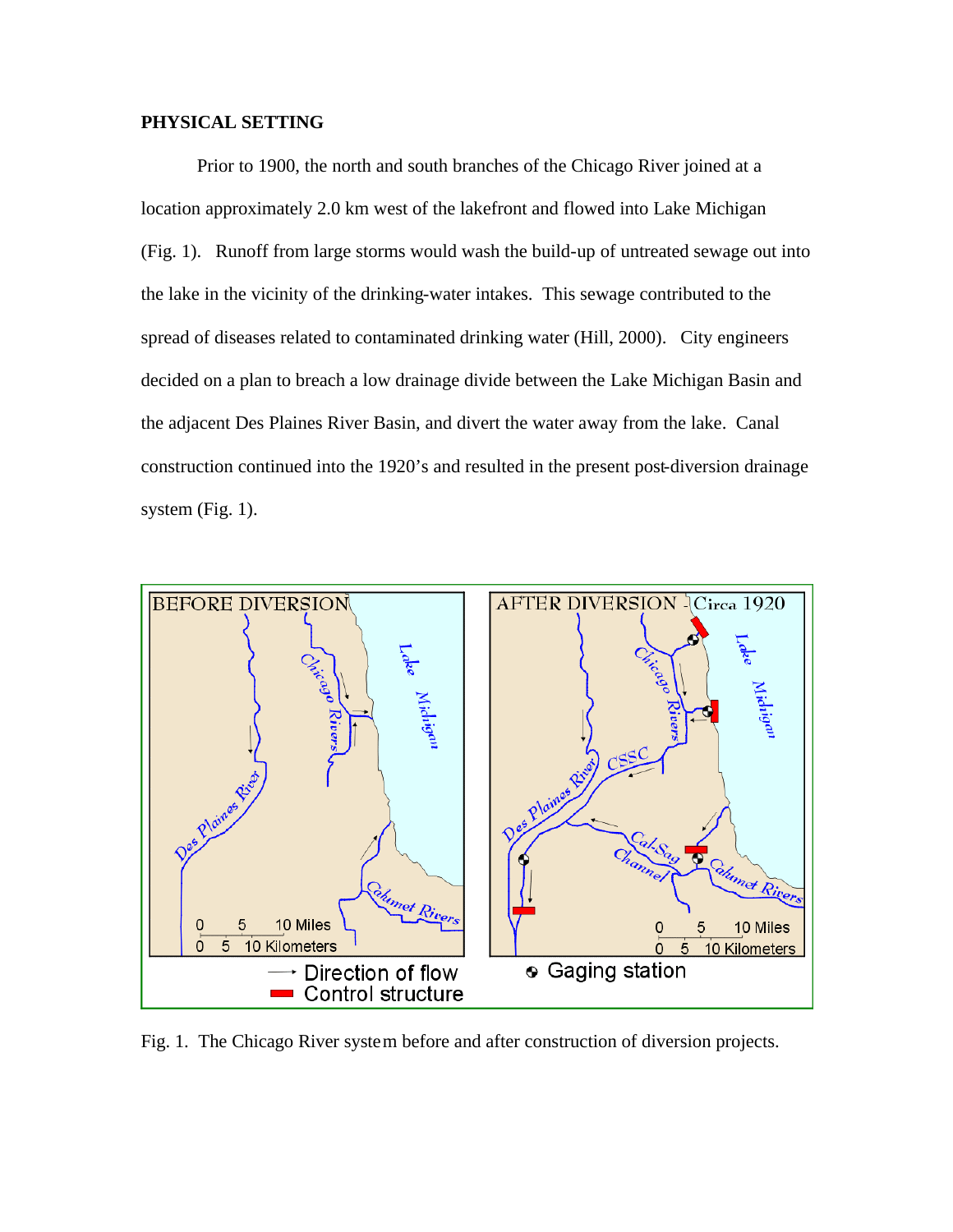The Chicago River system currently consists of a combination of natural and excavated channels in the upper reaches of the basin and a man-made canal system that is cut into bedrock in the middle and lower portions of the basin. The basin has little topographic relief (approximately 10-20 meters). The entire system includes almost 200 kilometers (km) of channels and canals. The bed slope for the excavated canals is in the range of .00004 (3.8 cm/km). The slope of the water-surface primarily controls flow within the Chicago River system. The water-surface slope is controlled at three lakefront locations where water is diverted directly from the lake through control structures and by a control structure at the lower end of the system at Lockport (Fig. 1). Commercial barge traffic is appreciable and requires a navigational depth of 4.5-6.1 meters.

Low bed-slope and relatively large channel cross-sections produce hydraulic conditions in which low velocities are common. Variable control structures at the upstream and downstream ends of the system result in extremely unsteady, low-velocity flow conditions. Diurnal effects of wastewater discharged at three locations within the system contribute additional complexity to the task of making accurate flow measurements. All of these factors combine to produce a hydrologic setting that can only be measured with acoustic methodology.

#### **Chicago Sanitary and Ship Canal at Romeoville**

In 1984, the USGS installed a multi-path acoustic velocity meter (AVM) 8.4 kilometers above the control structure at the lower end of the system at Romeoville, Illinois. Higher discharges and velocities are present in the lower reaches of the system, but extremely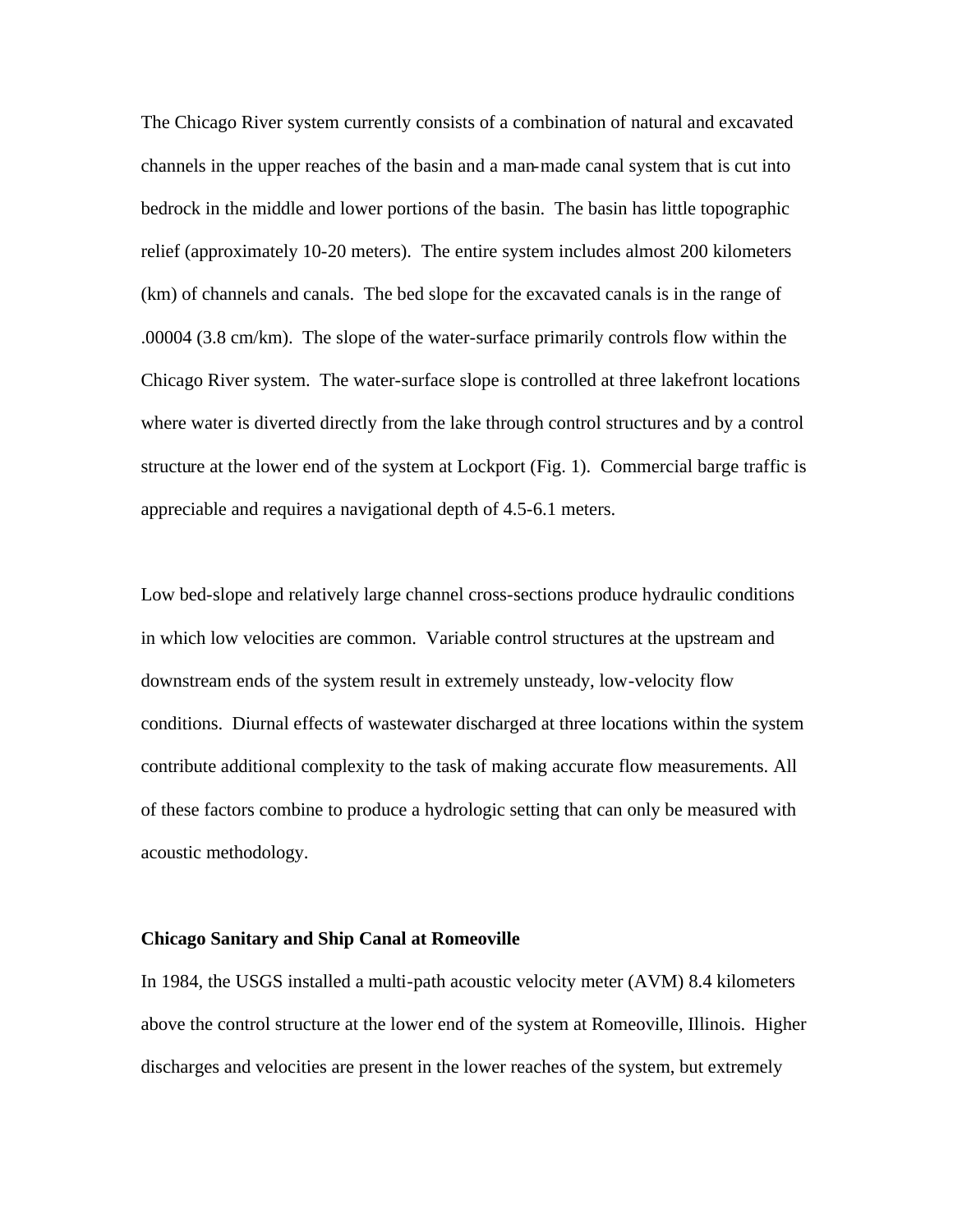unsteady flow conditions result in these reaches because of frequent lockages and changes in turbine settings at a hydroelectric station. This reach is cut into bedrock with vertical walls and depths typically range from 6 to 8 meters. Multiple upward-looking ADCP's and horizontal ADCP's have been deployed in this reach at various times to investigate horizontal and vertical flow variation in the cross-section. In a comparison with a four-path AVM (Oberg and Duncker, 1999), the ADCP results indicated that depth-averaging the data from the vertical profiler better determines the mean channel velocity than the horizontal profiler in this site.

#### **Chicago River at Columbus Drive at Chicago**

In response to the need for more detailed information on direct diversions, three additional AVM stations were installed in 1996 at locations near each of the lakefront control structures. Each of these sites can be characterized by low velocity (+/- 0.06 meter per second) conditions consisting of small discharges (0-17 cubic meters per second) through a relatively large (418 square meters) cross section. In the Chicago River at Columbus Drive, the low velocity, density currents present on a seasonal basis further complicate unsteady flow conditions. Discharge measurements using an ADCP first revealed bi-directional flow where the lower half of the water column was moving in a direction opposite the upper half of the water column. Continuous monitoring of the vertical velocity profile using an upward-looking ADCP at this site has defined the persistence and magnitude of the density currents. This monitoring will be important in managing the water quality in the Chicago River. Further investigation has revealed that the density currents form when water with a high percentage of wastewater effluent from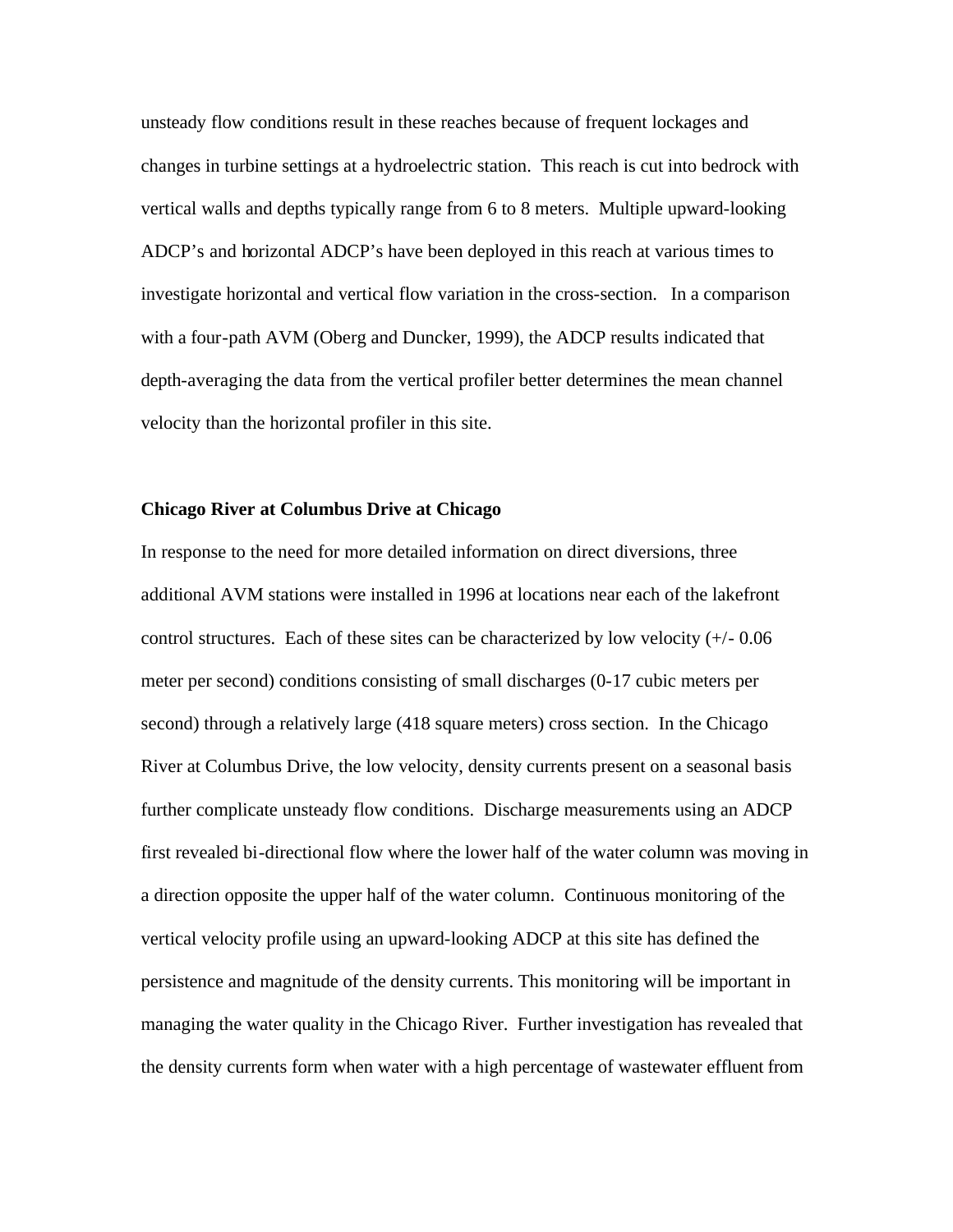the North Branch of the Chicago River meets colder, less dense, water from Lake Michigan. The seasonal aspect of the density current formation is a function of winter periods when diversions through control structures are reduced and water temperatures result in density contrasts.

#### **DISCHARGE COMPUTATION**

Velocity and stage data are collected at 5-minute increments at each site to capture the unsteady flow characteristics. Bathymetric surveys are used to develop stage-area ratings. Discharge is computed with an index-velocity method. Acoustic Doppler current profiler discharge measurements are used to define an index-velocity rating. This rating relates the velocity measured by the acoustic instrument to the mean channel velocity Periods when density currents form and bi-directional flow develops can cause problems with the acoustic signal of the AVM's. During these periods, mixing water temperatures along the path length of the acoustic signal may cause ray bending. Under these conditions, the AVM does not measure accurate velocity data. Alternative methods of computing discharge have been used and continue to be evaluated at this time. Depth-averaging the velocity data from the vertical profilers has provided a good indication of the mean channel velocity at some sites (Oberg and Duncker, 1999). Index-velocity ratings between the depth-averaged velocity from the vertical profiler and the mean channel velocity as defined by ADCP discharge measurements currently are being evaluated. However, indexing the depth-averaged velocity data is not appropriate at all sites because of horizontal variation in velocity across the channel.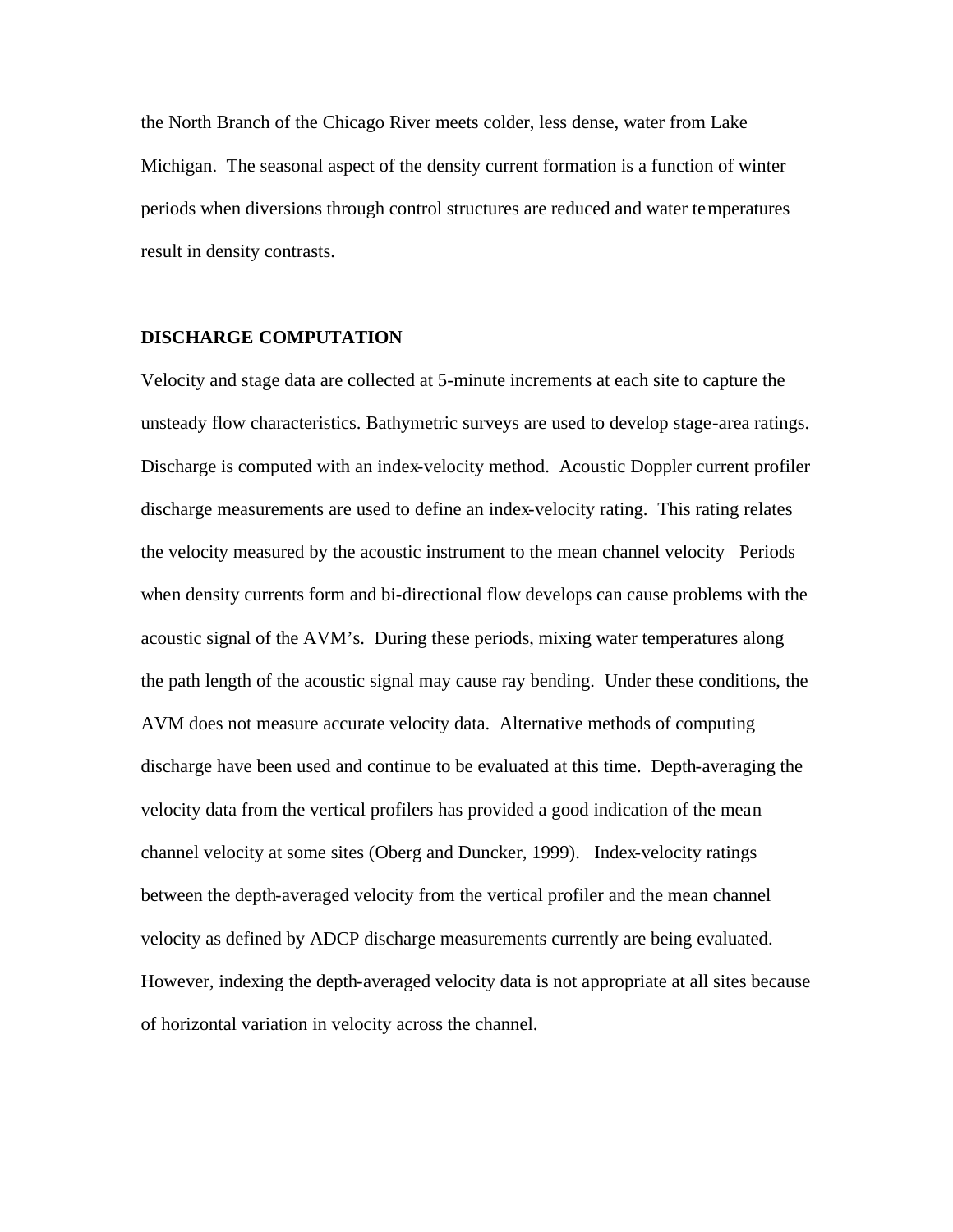# **FUTURE WORK**

Data from horizontal and vertical acoustic profilers continues to define the complex flow conditions in the Chicago River system. Alternate methods for computing discharge using a combination of horizontal and vertical profilers are being evaluated. Increasing the accuracy of discharge computations, especially during periods when density currents are present, should lead to more accurate assessment of the overall diversion and better management of the Chicago River system. The velocity and discharge data collected from the Columbus Drive station (Fig. 1) also are being used to calibrate a threedimensional hydraulic model to further investigate density currents. Currently, providing telemetry for near real-time data acquisition to a vertical profiler is being implemented. Near real-time access to the velocity data from the profiler will provide information that can be used in managing the water quality in the Chicago River system. .

## **CONCLUSIONS**

Horizontal and vertical acoustic profilers are providing data that define the complex, lowvelocity flow found in the Chicago River system. The knowledge gained from the analysis of the acoustic flow data and continued improvement in instrumentation should lead to more accurate measurement of flow within this system and better management of the diverted water.